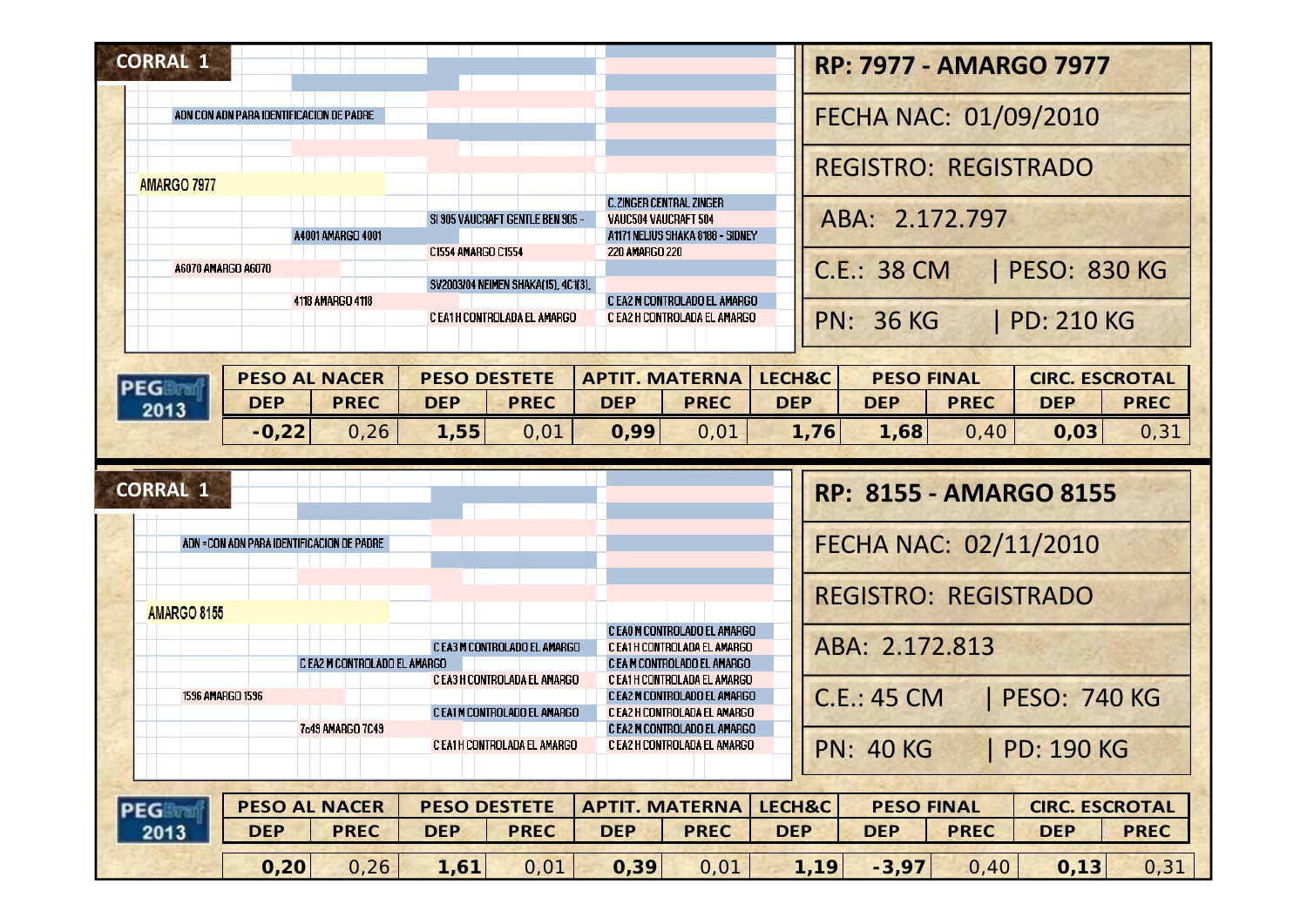| <b>CORRAL 2</b>                          |                                      |            |                                                              |            |                                                                                              |                      |      |                    |                                  | <b>RP: 7875 - AMARGO 7875</b>       |                     |
|------------------------------------------|--------------------------------------|------------|--------------------------------------------------------------|------------|----------------------------------------------------------------------------------------------|----------------------|------|--------------------|----------------------------------|-------------------------------------|---------------------|
| ADN CON ADN PARA IDENTIFICACION DE PADRE |                                      |            |                                                              |            |                                                                                              |                      |      |                    |                                  | FECHA NAC: 19/07/2010               |                     |
| <b>AMARGO 7875</b>                       |                                      |            |                                                              |            |                                                                                              |                      |      |                    | <b>REGISTRO: REGISTRADO</b>      |                                     |                     |
|                                          | SI 2356 CHADWICK DOWNS GRANDEUR 2356 |            | SI 1127 CHADWICK DOWNS GRANDSLAM                             |            | 78219 CHADWICK DOWNS CAVALIER<br>81542 CHADWICK DOWNS MISS DUNEDOO<br>84024 TAROELA M38 SOLO |                      |      |                    | ABA: 2.172.785                   |                                     |                     |
| A5420 AMARGO A5420                       |                                      |            | 89112 CHADWICK DOWNS GEORGEOUS                               |            | 83704 CHADWICK DOWNS ERNA                                                                    |                      |      | <b>C.E.: 37 CM</b> |                                  | <b>PESO: 815 KG</b>                 |                     |
|                                          | <b>CT45 FORTIN BAGUALES CT45</b>     |            |                                                              |            |                                                                                              |                      |      | <b>PN: 42 KG</b>   |                                  | PD: 255 KG                          |                     |
| <b>PEG Board</b>                         | <b>PESO AL NACER</b>                 |            | <b>PESO DESTETE</b>                                          |            | <b>APTIT. MATERNA</b>                                                                        | LECH&C               |      |                    | <b>PESO FINAL</b>                | <b>CIRC. ESCROTAL</b>               |                     |
| <b>DEP</b><br>2013                       | <b>PREC</b>                          | <b>DEP</b> | <b>PREC</b>                                                  | <b>DEP</b> | <b>PREC</b>                                                                                  | <b>DEP</b>           |      | <b>DEP</b>         | <b>PREC</b>                      | <b>DEP</b>                          | <b>PREC</b>         |
| 1,12                                     | 0, 29                                | 2,81       | 0,05                                                         | 0,74       | 0, 11                                                                                        |                      | 2,14 | 16,52              | 0,43                             | 0,12                                |                     |
| <b>CORRAL 2</b>                          |                                      |            |                                                              |            |                                                                                              |                      |      |                    |                                  | <b>RP: 8141 - AMARGO 8141</b>       |                     |
| ADN CON ADN PARA IDENTIFICACION DE PADRE |                                      |            |                                                              |            |                                                                                              |                      |      |                    |                                  | FECHA NAC: 02/11/2010               |                     |
| AMARGO 8141                              |                                      |            |                                                              |            |                                                                                              |                      |      |                    | <b>REGISTRO: REGISTRADO</b>      |                                     |                     |
|                                          | C EA1 M CONTROLADO EL AMARGO         |            | C EA2 M CONTROLADO EL AMARGO                                 |            | C EA3 M CONTROLADO EL AMARGO<br>C EA3 H CONTROLADA EL AMARGO<br>C EA3 M CONTROLADO EL AMARGO |                      |      | ABA: 2.172.811     |                                  |                                     |                     |
| 5166 AMARGO 5166                         |                                      |            | C EA2 H CONTROLADA EL AMARGO<br>C EA2 M CONTROLADO EL AMARGO |            | C EA3 H CONTROLADA EL AMARGO<br>C EA3 M CONTROLADO EL AMARGO<br>C EA3 H CONTROLADA EL AMARGO |                      |      | <b>C.E.: 41 CM</b> |                                  | <b>PESO: 800 KG</b>                 |                     |
|                                          | C EA1H CONTROLADA EL AMARGO          |            | C EA2 H CONTROLADA EL AMARGO                                 |            | C EA3 M CONTROLADO EL AMARGO<br>C EA3 H CONTROLADA EL AMARGO                                 |                      |      | <b>PN: 41 KG</b>   |                                  | <b>PD: 190 KG</b>                   |                     |
| PEGReaf<br><b>DEP</b><br>2013            | <b>PESO AL NACER</b><br><b>PREC</b>  | <b>DEP</b> | <b>PESO DESTETE</b><br><b>PREC</b>                           | <b>DEP</b> | <b>APTIT. MATERNA</b><br><b>PREC</b>                                                         | LECH&C<br><b>DEP</b> |      | <b>DEP</b>         | <b>PESO FINAL</b><br><b>PREC</b> | <b>CIRC. ESCROTAL</b><br><b>DEP</b> | 0,31<br><b>PREC</b> |